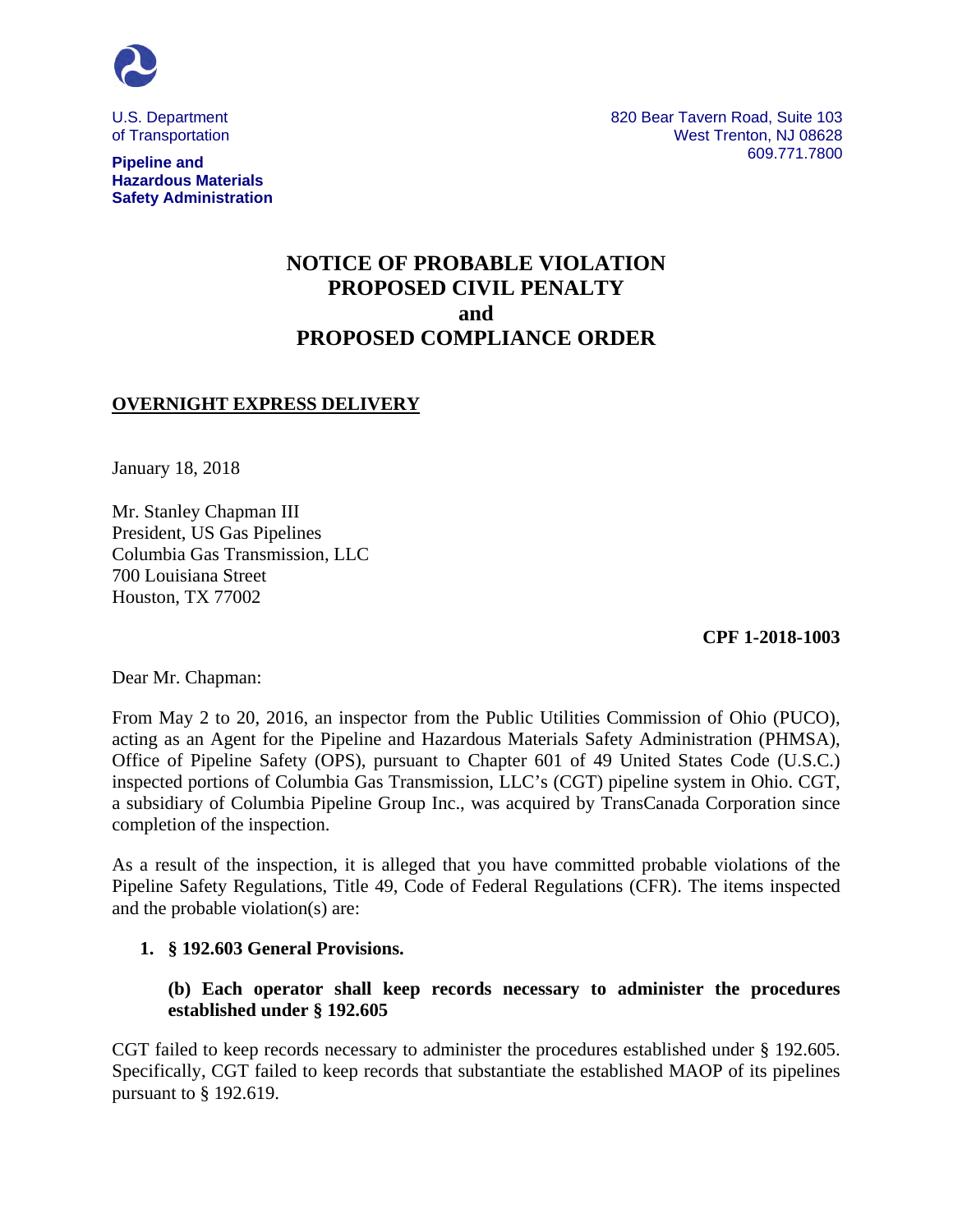Section 192.605, found in subpart L of 49 CFR 192, states in part:

 $\dddot{\bullet}$ 

(b) Maintenance and normal operations. The manual required by paragraph (a) of this section must include procedures for the following, if applicable, to provide safety during maintenance and operations.

(1) Operating, maintaining, and repairing the pipeline in accordance with each of the requirements of this subpart and Subpart M of this part"

Section 192.619, also found in subpart L of 49 CFR 192, states in part:

"No person may operate a segment of steel or plastic pipeline at a pressure that exceeds a maximum allowable operating pressure determined under paragraph (c) or (d) of this section, or the lowest of the following…"

During the inspection, the PUCO inspector requested MAOP records for jurisdictional pipeline segments within PHMSA Inspection Unit 9353, Crawford/McArthur. CGT indicated that their Engineering group would have to find, verify and validate their MAOP documentation.

In response to subsequent PUCO email requests, CGT provided the spreadsheet *App B-Post Code piping missing MAOP data for Crawford, Benton and McArthur 2016\_12082016* (Missing MAOP Spreadsheet). The Missing MAOP Spreadsheet listed 213 rows of pipeline segments, accounting for a total of 16.828 miles of pipeline, with incomplete MAOP documentation.

The PUCO inspector spoke to CGT on November 2, 2016 regarding the missing MAOP data. CGT stated that the missing MAOP documentation had not been found.

The information provided during the inspection and in the subsequent communications did not include sufficient records necessary to validate the MAOP of these pipeline segments. Therefore, CGT failed to keep records necessary to administer the procedures established under § 192.605.

## **2. § 192.455 – External corrosion control: Buried or submerged pipelines installed after July 31, 1971.**

- **(a) Except as provided in paragraphs (b), (c), and (f) of this section, each buried or submerged pipeline installed after July 31, 1971, must be protected against external corrosion, including the following:** 
	- **…**
- **(2) It must have a cathodic protection system designed to protect the pipeline in accordance with this subpart, installed and placed in operation within 1 year after completion of construction.**

CGT did not have a cathodic protection (CP) system designed to protect the pipeline in accordance with Subpart I of Part 192, installed and placed in operation within 1 year after completion of construction. Specifically, CGT did not install a cathodic protection system on 77 feet of 4-inch diameter coated piping on pipeline R-486, constructed and placed into service on July 10, 2003.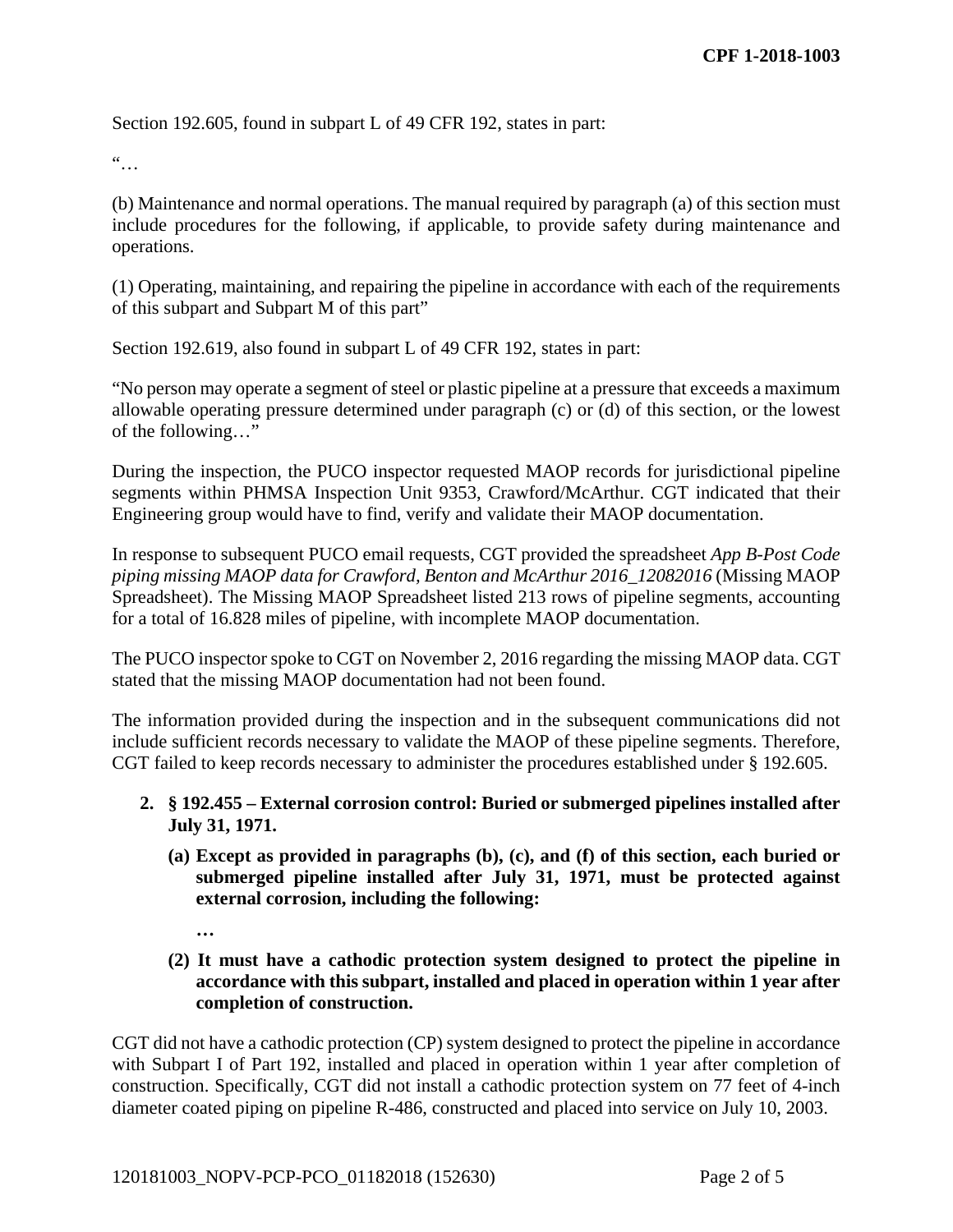During the inspection, the PUCO inspector reviewed CGT's work management system database (Database). The PUCO inspector noted a 77-foot section of coated piping in the Database and requested a map, procedure, installation record, and monitoring information related to CP of the pipeline.

On December 8, 2016, CGT replied in part, "My understanding is that Line R-486 was a bare unprotected section of pipeline. There was (were) a section(s) of this line replaced with coated pipe and not insulated. Today's management was unaware of the missing isolation and this situation predates Columbia's current corrosion services team. It has been treated as bare unprotected and including active corrosion zone testing as applicable in which is a three year interval for net protective current survey. It was observed by Corrosion Services Specialist within the last 2 years that someone… installed a bond at an insulating flange therefore protecting this pipeline as a single unit with impressed current. Perhaps this was the intent, perhaps not, we don't know. Unfortunately, the line continued to be electrically surveyed as bare unprotected with net protective current methodology. The Corrosion Specialist removed the bond at the time of discovery because it was our understanding that this line was bare and unprotected and we did not have situational awareness of replaced coated sections."

Therefore, CGT did not have a CP system installed and placed in operation within 1 year after the completion of construction of the 77 feet of its 4-inch diameter pipeline R-486.

This violation is a repeat of violation found in CPF # 1-2015-1008, Item # 1.

### Proposed Civil Penalty

Under 49 U.S.C. § 60122 and 49 CFR § 190.223, you are subject to a civil penalty not to exceed \$209,002 per violation per day the violation persists up to a maximum of \$2,090,022 for a related series of violations. For violations occurring prior to November 2, 2015, the maximum penalty may not exceed \$200,000 per violation per day, with a maximum penalty not to exceed \$2,000,000 for a related series of violations. The Compliance Officer has reviewed the circumstances and supporting documentation involved in the above probable violation(s) and has recommended that you be preliminarily assessed a civil penalty of \$115,100 as follows:

| Item number | <b>PENALTY</b> |
|-------------|----------------|
|             | \$47,500       |
|             | \$67,600       |

#### Proposed Compliance Order

With respect to item(s) 1 pursuant to 49 U.S.C. § 60118, the Pipeline and Hazardous Materials Safety Administration proposes to issue a Compliance Order to Columbia Gas Transmission. Please refer to the *Proposed Compliance Order*, which is enclosed and made a part of this Notice.

#### Response to this Notice

Enclosed as part of this Notice is a document entitled *Response Options for Pipeline Operators in Compliance Proceedings*. Please refer to this document and note the response options. All material you submit in response to this enforcement action may be made publicly available. If you believe that any portion of your responsive material qualifies for confidential treatment under 5 U.S.C.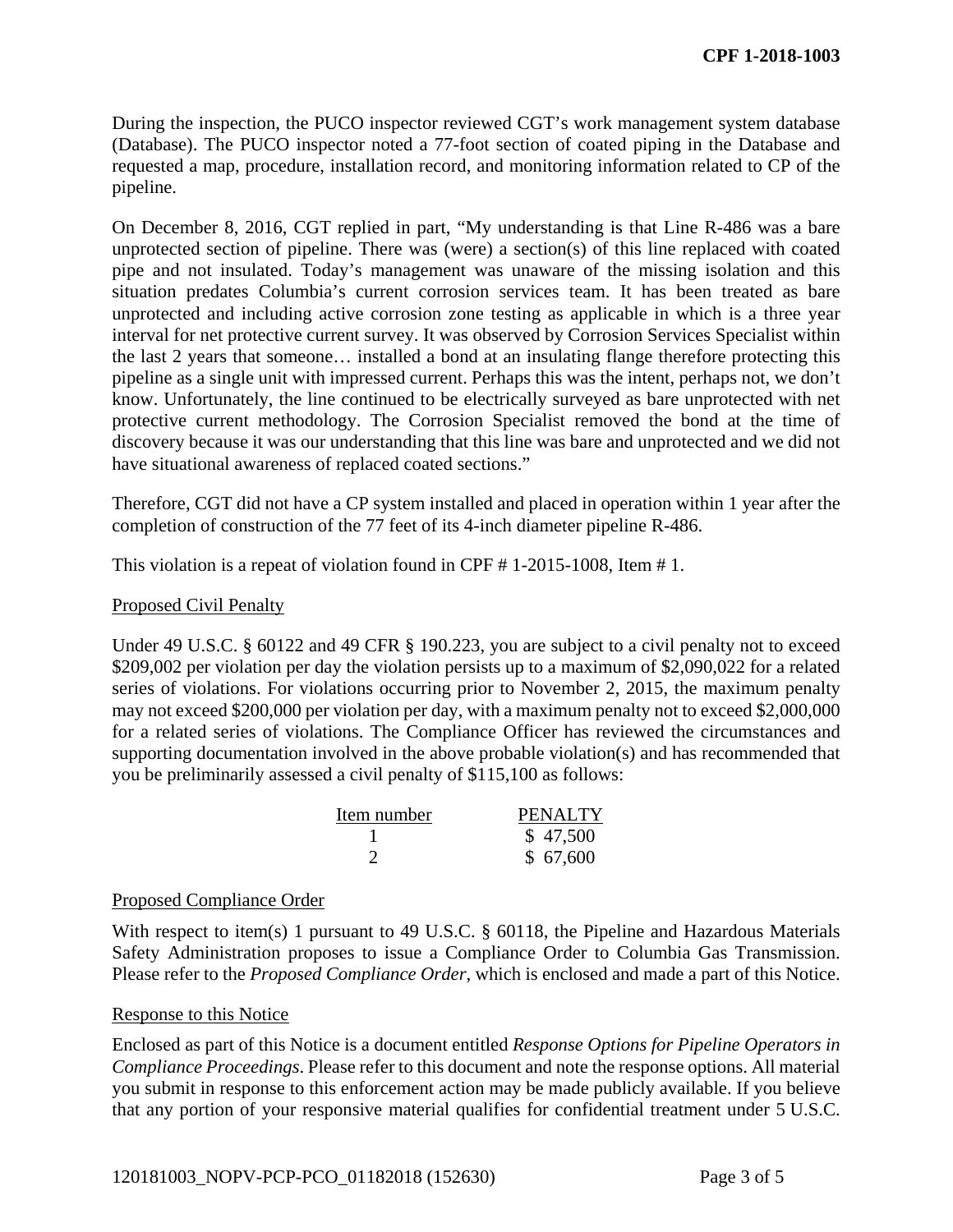552(b), along with the complete original document you must provide a second copy of the document with the portions you believe qualify for confidential treatment redacted and an explanation of why you believe the redacted information qualifies for confidential treatment under 5 U.S.C. 552(b).

Following the receipt of this Notice, you have 30 days to submit written comments, or request a hearing under 49 CFR § 190.211. If you do not respond within 30 days of receipt of this Notice, this constitutes a waiver of your right to contest the allegations in this Notice and authorizes the Associate Administrator for Pipeline Safety to find facts as alleged in this Notice without further notice to you and to issue a Final Order. If you are responding to this Notice, we propose that you submit your correspondence to my office within 30 days from receipt of this Notice. This period may be extended by written request for good cause.

Please submit all correspondence in this matter to Robert Burrough, Director, PHMSA Eastern Region, 820 Bear Tavern Road, Suite 103, West Trenton, New Jersey 08628. Please refer to CPF 1-2018-1003 on each document you submit, and whenever possible provide a signed PDF copy in electronic format. Smaller files may be emailed to robert.burrough@dot.gov. Larger files should be sent on a CD accompanied by the original paper copy to the Eastern Region Office.

Additionally, if you choose to respond to this (or any other case), please ensure that any response letter pertains solely to one CPF case number.

Sincerely,

Robert Burrough Director, Eastern Region Pipeline and Hazardous Materials Safety Administration

Cc: Mr. Pete Chace PUCO

Enclosures: Proposed Compliance Order Response Options for Pipeline Operators in Compliance Proceedings